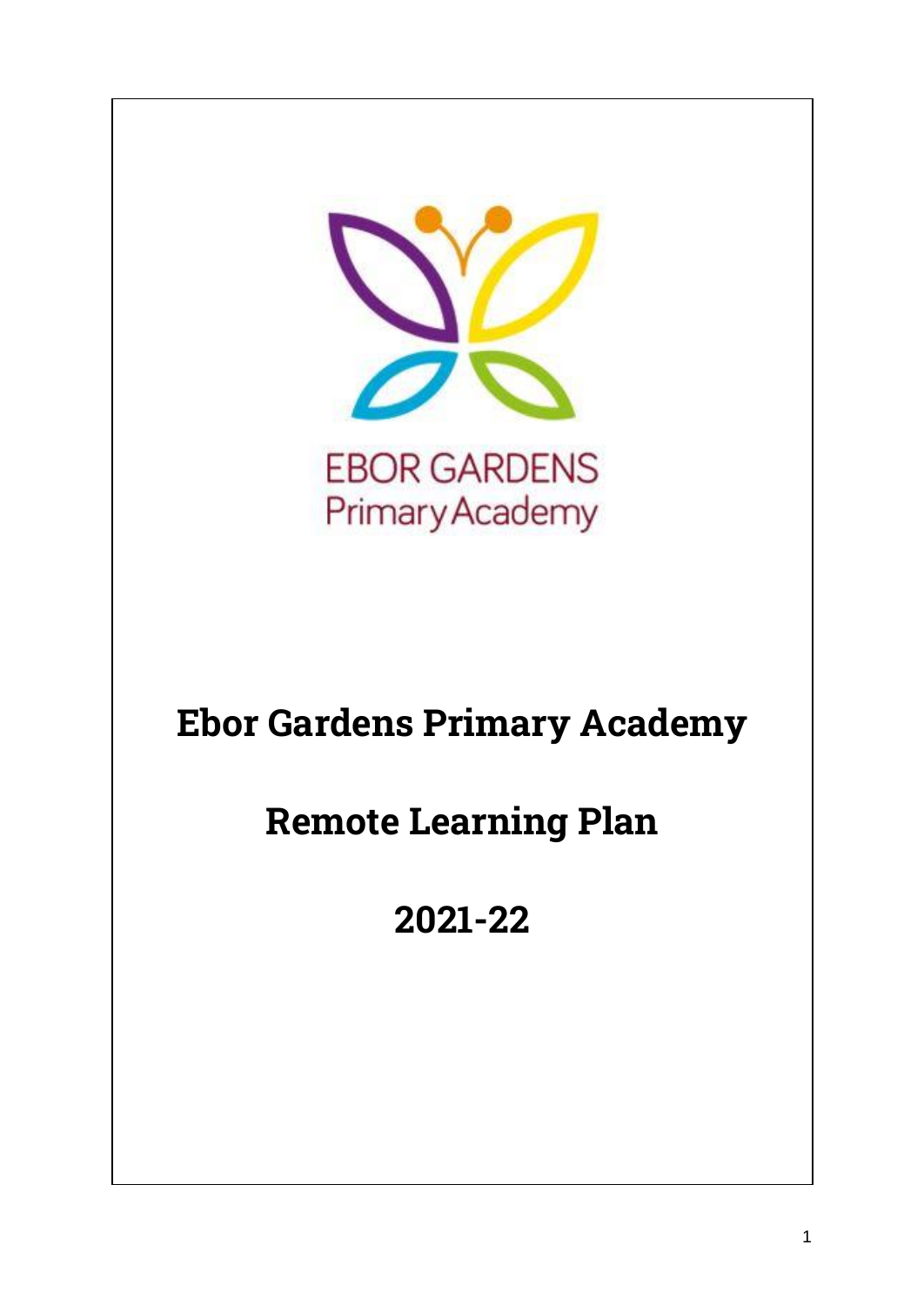# Remote Learning Plan

#### Aims

This remote learning plan for staff aims to:

- Ensure consistency in the approach to remote learning for pupils who are not in school.
- Set out the expectations for all members of the school community with regards to remote learning.
- Provide guidelines for the safeguarding of pupils who are not in school.
- Provide appropriate guidelines for data protection.

#### Overview

In the uncertain times that we are currently living in, it is important that we are fully prepared for the possibility that we may have to have a full or partial closure of school depending on the local Covid-19 situation.

All schools have a duty to provide safe remote education for state-funded, school-age children unable to attend school due to coronavirus (COVID-19) with effect from 22 October 2020. Where a class, group or a small number of pupils need to self-isolate, or local restrictions require pupils to remain at home, we are committed to offering remote education in a way that safeguards pupils from harm in a digital world.

As a school, we are committed to enabling children to access education when they are unable to attend school. At Ebor Gardens Primary Academy, the platform we have chosen to support remote teaching and learning is G-Suite for Education. We are committed to providing the training, support and guidance required to ensure that school staff, parents and pupils feel confident to use our system safely and effectively.

We are committed to six underlying principles, which underpin our remote education plans:

- 1. Safeguarding pupils from harm, online and offline, remains the key priority.
- 2. Pupils will continue to be taught a well-sequenced curriculum.
- 3. Teachers will continue to set work that scaffolds pupils' practice and helps them to apply their new knowledge and skills.
- 4. Pupils will continue to receive feedback that helps them to make progress.
- 5. No child should be disadvantaged by a lack of technology at home.
- 6. Remote education plans should not place unreasonable demands on parents' help or support, or the workload of teachers.

In order to deliver remote education, the school has adopted a continuum of blended learning, taking into account the different reasons pupils may be absent:

- 1. Individual self-isolating
- 2. Partial closure (class / phase)
- 3. Whole school closure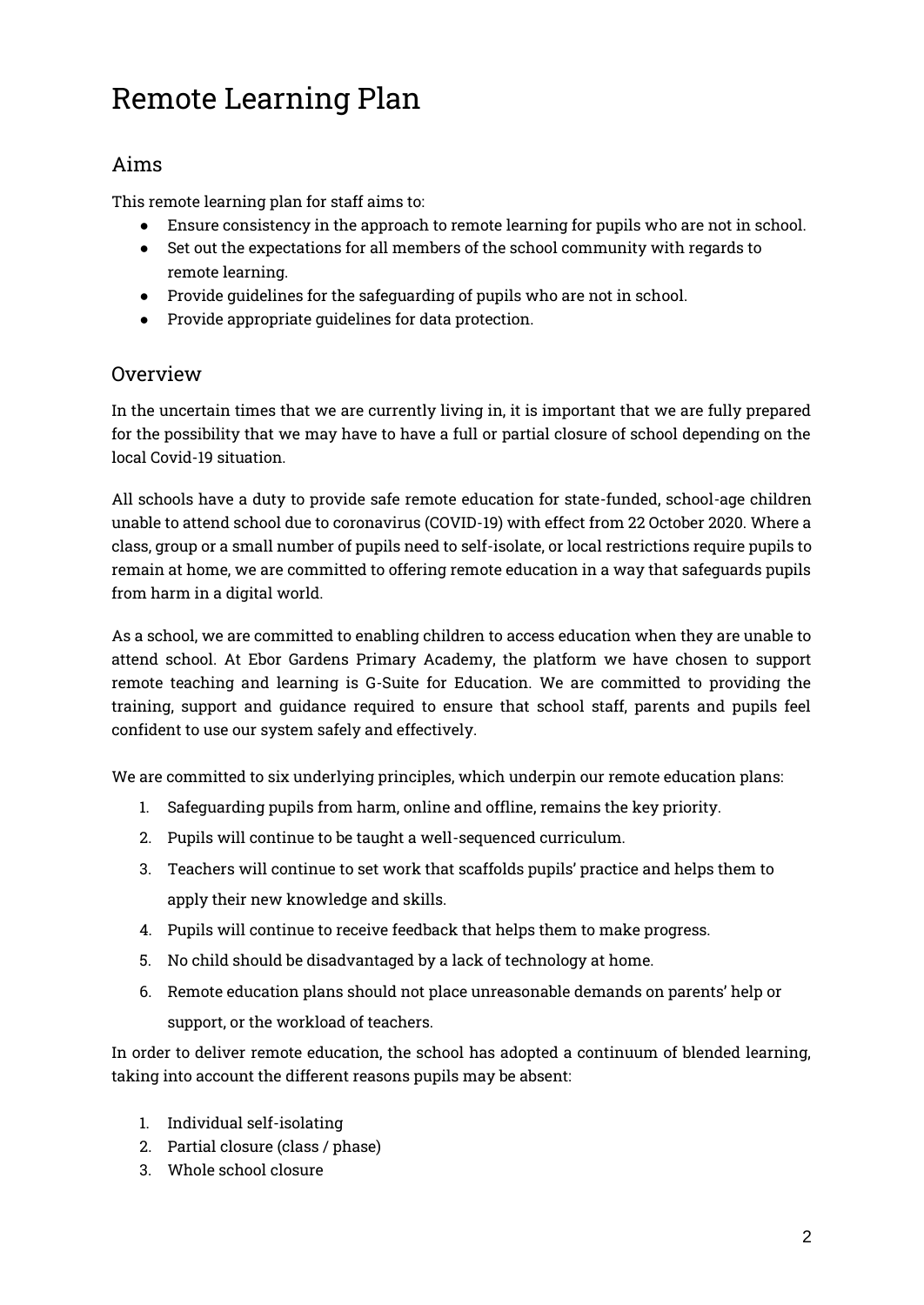### Approach to Blended Learning

Ebor Gardens Primary Academy is committed to providing a broad, balanced and effective education for all the children who attend our school. As part of this commitment, the school has a technology enhanced curriculum which utilises G-Suite for Education both in the classroom and as part of children's home learning offer. This will enable children to access learning if a child is required to self-isolate or a partial or whole-school closure is in place.

In the event that a child is required to access remote learning, the staff at Ebor Gardens Primary will utilise online learning, through Google Classroom, G-Suite for Education and other webbased learning platforms which are currently used within school. Each class has a designated Google Classroom which can be accessed by the teaching team, and pupils, in order to access recorded sessions and scheduled learning activities. During this time, we will do our very best to support all pupils to access our online learning offer at home, such as by loaning additional laptops or other hardware as appropriate.

Our approach has been carefully considered in relation to the pupils' age, stage of development or special educational needs. We are committed to working with parents and carers, especially those of younger children and pupils with SEND who may not be able to access remote education without adult support, to ensure all pupils continue to access a broad and ambitious curriculum.

#### Engagement and Accessibility

It is important that children engage with the remote education provided so that they don't fall behind with their learning; however, we do acknowledge that each family's home circumstances are unique and there may be factors that affect engagement with home learning. We also recognise that the majority of pupils isolating at this stage in the pandemic are actually ill as a result of COVID-19, and may not be well enough to access home learning.The school has developed systems to monitor engagement through pupil attendance online and welfare phone calls. The school will support those pupils with low engagement, which can include home visits.

Children's access to technology is ascertained and those who are digitally disadvantaged will be able to loan equipment from school (a loan agreement will be put in place for this).

#### Curriculum

Ebor Gardens Primary Academy is committed to ensuring that all children receive a quality education which has been carefully designed by the school, to meet the needs of its pupils. Therefore, the school will ensure that any remote learning is aligned to the school curriculum. This will ensure that all children are able to follow the same learning journey, maintaining cohesion across the school community. As part of this learning offer, there may be times when the teacher directs children to online learning platforms to complement their learning. These could include:

- FrogPlay
- BBC Bitesize
- Rising Stars Reading Planet
- TT Rockstars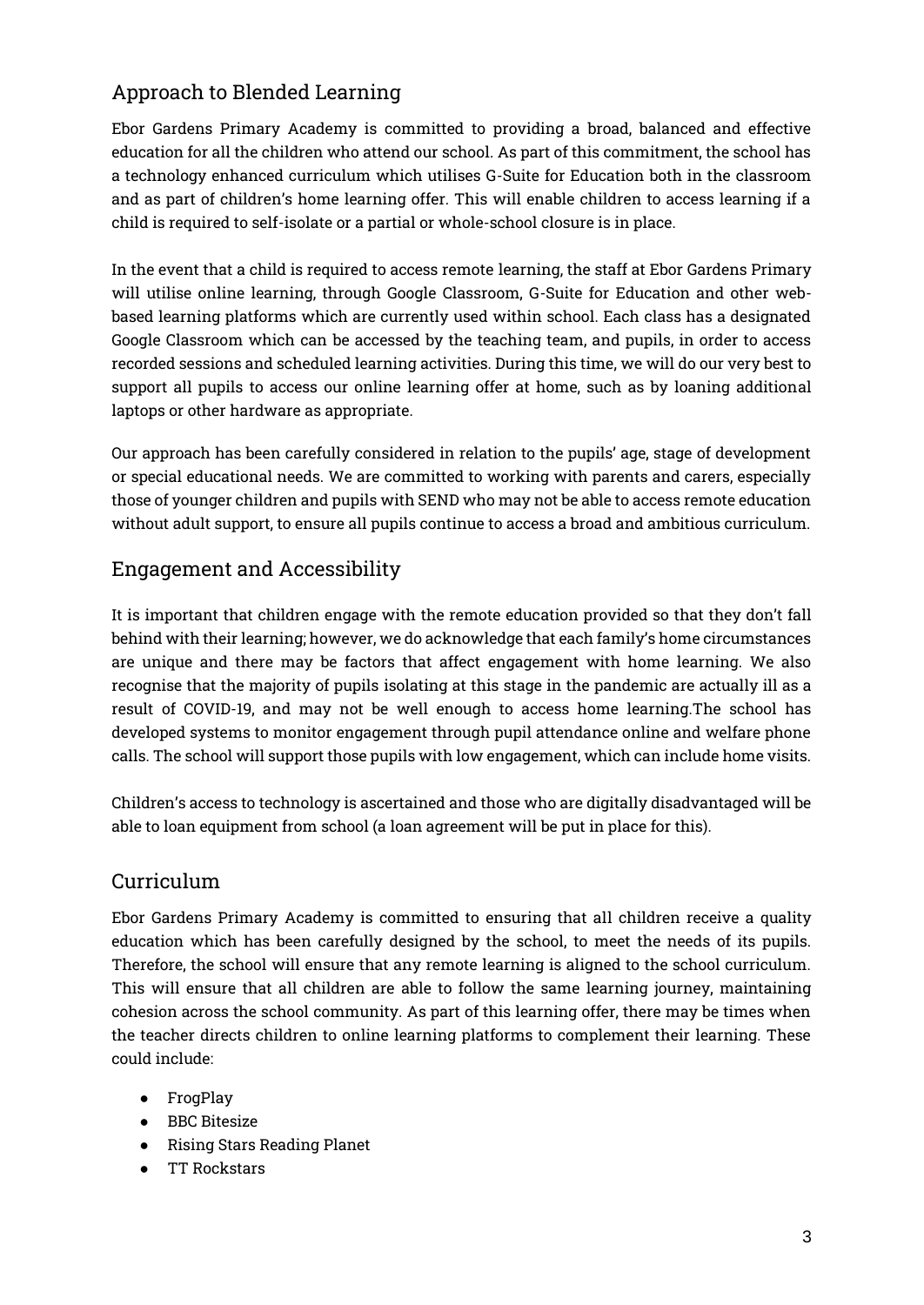- Purple Mash
- Lexia

### Timetable

Teachers will provide a weekly timetable which will indicate the lessons that will take place each day. This will be posted to Google Classroom, along with the session resources required for each of the lessons. The expectation for a daily timetable in each phase will be as follows:

- Daily Phonics / Spelling session
- Daily reading session
- Daily writing session
- Daily Maths session
- Each week, there will be learning covering the foundation subjects, in line with the curriculum coverage in school.

#### Delivering Remote Education

At Ebor Gardens Primary Academy, we are committed to ensuring pupils have learning each day in a number of different subjects. We will plan a programme that is of equivalent teaching pupils would receive in school. Inevitably, there are some subjects which are more difficult to learn whilst working from home and others which lend themselves to doing so better. We will therefore prioritise those subjects which do not require specialist equipment or particular skills, and will deviate from the school curriculum for music, art/DT, Spanish and PE. When delivering remote education, we aim to:

- teach a planned and well-sequenced curriculum so that knowledge and skills are built incrementally, with a good level of clarity about what is intended to be taught and practised in each subject.
- provide frequent, clear explanations of new content, delivered by a teacher in the school or through high-quality curriculum resources or videos.
- We will gauge how well pupils are progressing through the curriculum and set a clear expectation on how regularly teachers will check work.
- We will enable teachers to adjust the pace or difficulty of what is being taught in response to questions or assessments, including, where necessary, revising material or simplifying explanations to ensure pupils' understanding.
- In addition to the information on what schools should be doing to protect their pupils online, as outlined in the statutory guidanc[e](https://www.gov.uk/government/publications/keeping-children-safe-in-education--2) [keeping children safe in education,](https://www.gov.uk/government/publications/keeping-children-safe-in-education--2) we will implement any additional measures that will help to keep pupils safe online.

#### Pupils with SEND

For pupils with SEND, their teachers are best-placed to know how the pupil's needs can be most effectively met to ensure they continue to make progress even if they are not able to be in school due to self-isolating. The requirement for schools to use their best endeavours to secure the special educational provision called for by the pupils' special educational needs remains in place.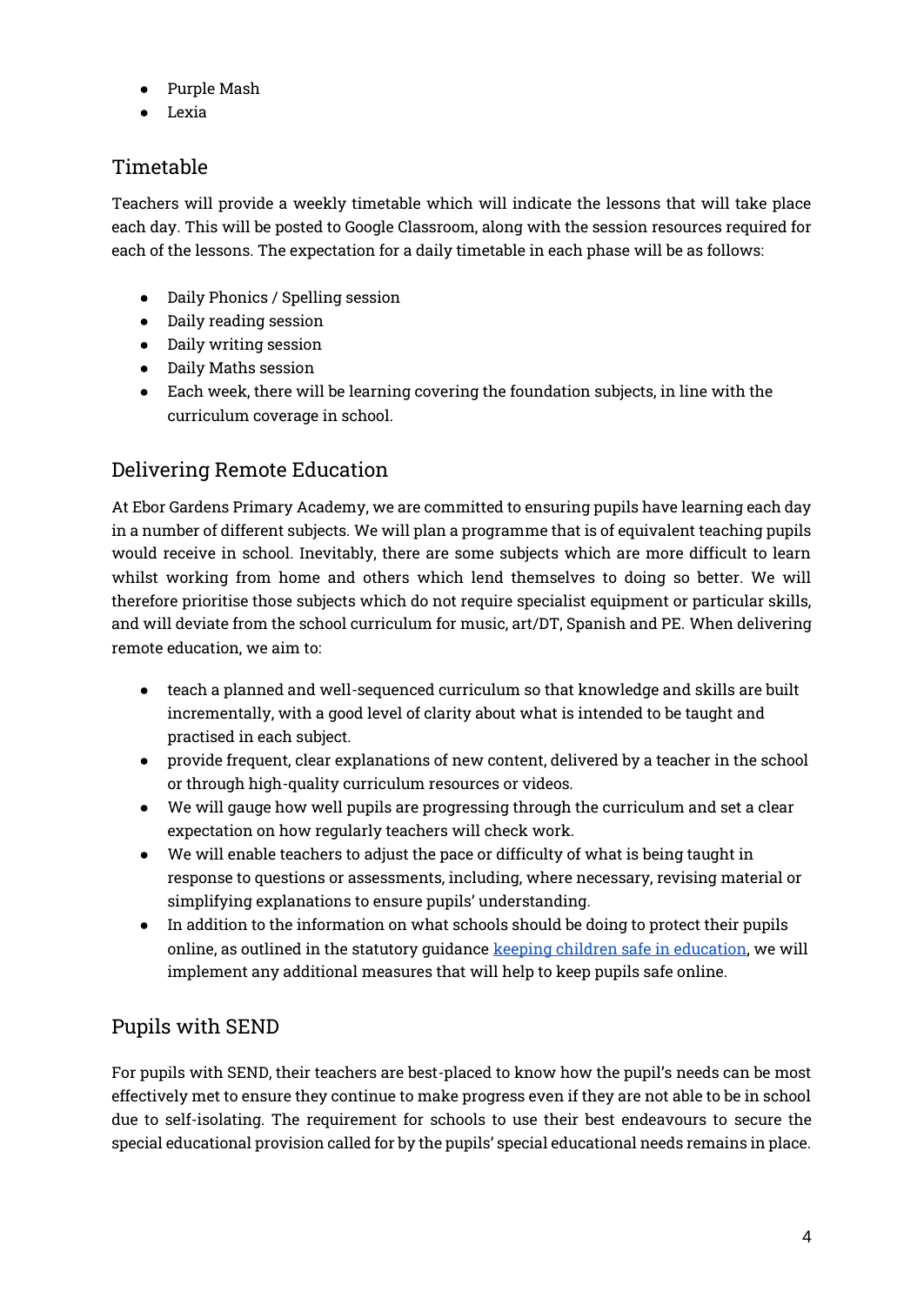We will work collaboratively with families, putting in place reasonable adjustments as necessary, so that pupils with SEND can successfully access remote education alongside their peers.

Where a pupil has provision specified within their EHC plan, it remains the duty of the local authority and any health bodies to secure or arrange the delivery of this in the setting that the plan names. However, there may be times when it becomes very difficult to do so, for example, if they are self-isolating. In this situation, decisions on how provision can be delivered should be informed by relevant considerations including, for example, the types of services that the pupil can access remotely, for example, online teaching and remote sessions with different types of therapists. These decisions will be considered on a case by case basis, avoiding a one size fits all approach.

# Vulnerable children

Where individuals who are self-isolating are within our definition of vulnerable, we have robust systems in place to keep in contact with them. When a vulnerable child is asked to self-isolate, we will notify their social worker (if they have one). School leaders will then agree with the social worker the best way to maintain contact and offer support to the vulnerable child or young person.

We will check if a vulnerable child is able to access remote education. Where this is not the case, we will support them to access it (as far as possible) and to regularly check if they are doing so.We will ensure that the teaching and learning offered to all pupils, but especially our most vulnerable pupils, secures their interest and engagement.

# Monitoring engagement with remote learning

Teaching teams will monitor and record engagement with home-learning using a Google Sheet. This will act as a register of work completed. Teaching teams will also have a schedule of contact, to ensure regular contact is made with a child who is not in school due to COVID-19 isolation or exposure. These calls will provide an opportunity for teaching teams to provide support with online learning, where required. In addition, 'How to Guides' for parents will be shared when a child self-isolates, via the Arbor Parent Portal.

#### **Pupil Isolating (symptomatic - 10 days):**

| <b>Teaching Team Contact Days:</b>                                                                                   |                    |                                                              |  |  |
|----------------------------------------------------------------------------------------------------------------------|--------------------|--------------------------------------------------------------|--|--|
| Day 1                                                                                                                | Day 5              | Day 10                                                       |  |  |
| First day contact.<br>Establish device access / access<br>to Google Classroom.<br>Signpost to timetable / activities | Follow-up contact. | Follow-up contact.<br>Discussion around return to<br>school. |  |  |

#### **Class Closure (exposure - 10 days):**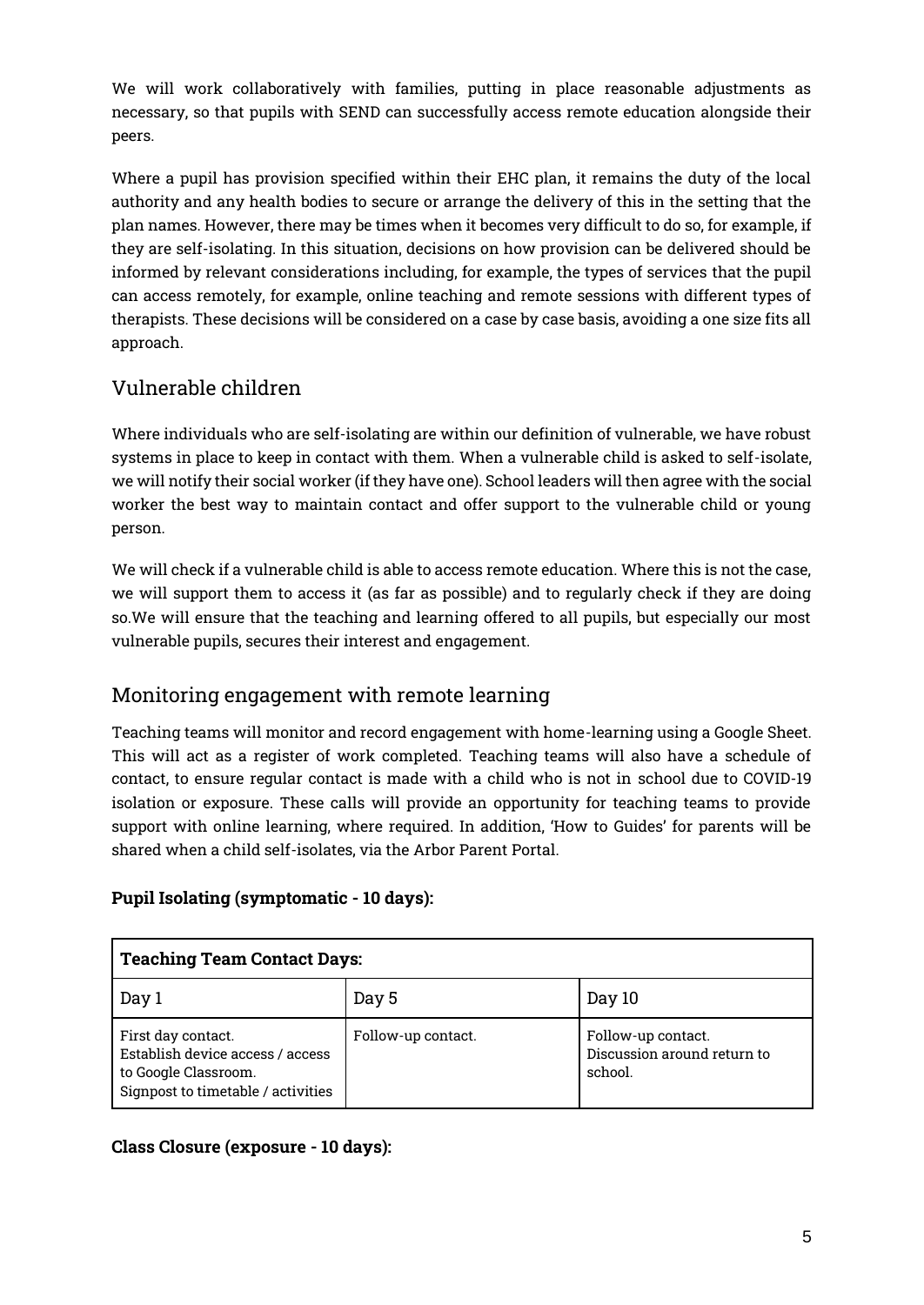| <b>Teaching Team Contact Days:</b>                                                                                   |                    |                                                              |  |
|----------------------------------------------------------------------------------------------------------------------|--------------------|--------------------------------------------------------------|--|
| Day 1                                                                                                                | Day 5              | Day 10                                                       |  |
| First day contact.<br>Establish device access / access<br>to Google Classroom.<br>Signpost to timetable / activities | Follow-up contact. | Follow-up contact.<br>Discussion around return to<br>school. |  |

# Blended Learning Continuum

Scenario 1: child self-isolating, but the rest of the class are in school

| <b>Google Classroom</b>                                                                                                                                                                                                                                                                                    | <b>Online Learning</b>                                                                                           | Homework                                                                                                                          |
|------------------------------------------------------------------------------------------------------------------------------------------------------------------------------------------------------------------------------------------------------------------------------------------------------------|------------------------------------------------------------------------------------------------------------------|-----------------------------------------------------------------------------------------------------------------------------------|
| Learning to be provided through<br>Google Classrooms - this will<br>follow the timetable above.<br>This will be updated regularly<br>and work will be available<br>between Monday and Friday<br>each week.<br>Curriculum content will follow<br>the phase planning and reflect<br>current blocks / topics. | Content provided through Google<br>Classroom.<br>Phone calls / check-ins with the<br>teaching team, as required. | This will be set and submitted<br>on Google Classrooms. In<br>addition, there may be some<br>project or non-screen based<br>work. |

#### Scenario 2: Class closure (whole class/phase at home)

| <b>Google Classroom</b>                                                                                                                                                                                                                                                                                      | <b>Online Learning</b>                                                                                                                 | Homework                                                                                                                          |
|--------------------------------------------------------------------------------------------------------------------------------------------------------------------------------------------------------------------------------------------------------------------------------------------------------------|----------------------------------------------------------------------------------------------------------------------------------------|-----------------------------------------------------------------------------------------------------------------------------------|
| Learning to be provided through<br>Google Classrooms - this should<br>follow the timetable above.<br>This will be updated regularly<br>and work will be available<br>between Monday and Friday<br>each week.<br>Curriculum content will follow<br>the phase planning and reflect<br>current blocks / topics. | Instructional videos may be<br>provided to support online<br>learning resources.<br>Phone calls / check-ins with the<br>teaching team. | This will be set and submitted<br>on Google Classrooms. In<br>addition, there may be some<br>project or non-screen based<br>work. |